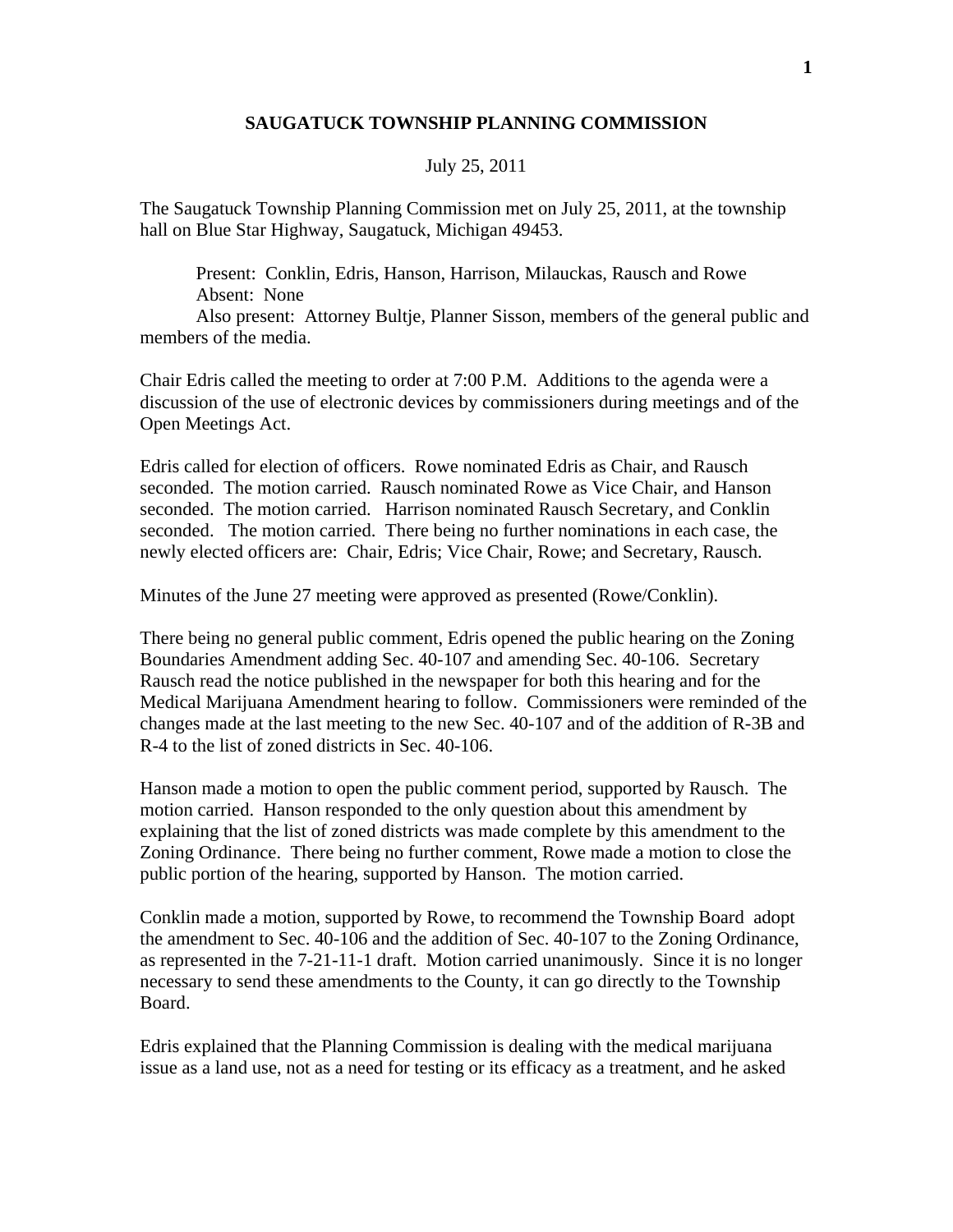the audience to restrict their comments accordingly. Rausch made a motion to open the public portion of the hearing, supported by Rowe. The motion carried.

Linda Kinnaman, 259 North St., expressed the feeling that selling marijuana out of homes made it seem illegal, underground, that it would be more professional to offer it in a clinic or dispensary.

Mark Passerin, Ann Arbor, co-founder of a dispensary, said there are thousands of outpatients in Ann Arbor, and the city council has created zoning and licensing for dispensaries. He asked the P. C. not to send patients back into the "black market." He said his mother would have trouble finding the perfect care-giver who offers the specific type of marijuana for her ailments.

Kevin Spitler, Mattawan, said Muskegon has enacted a home-based marijuana ordinance and it's not working, people are "up in arms" because it isn't safe, and there's no way to monitor it. He thought it should be available in safe, commercial areas.

Stacey Aldrich,  $343764^{\text{th}}$  St., said she thought it would be better to be able to buy a small quantity at a dispensary, rather than have a large amount in one's house.

John Tragowsky, a summer resident of Saugatuck and a patient, indicated the State Law rendered the care-giver immunity to prosecution, and he suggested waiting until the courts make decisions on the Statute before enacting an Ordinance. He said there was no safety issue with the dispensaries now operating in the Township.

Timothy Emmerson, attorney for Tammy Jacobi, owner of Good Intentions Paving Company dispensary, asked how a patient is to find a care-giver in a home-occupation scenario. He suggested leaving the moratorium in place until the courts take action.

Tammy Jacobi, 515 Water St., Saugatuck, owner of Good Intentions Paving Co., said she did not want to dispense marijuana from her condo where her son is. She said care-givers grow the marijuana and bring it to the dispensary.

Ralph Houston, Holland, said he thought marijuana should be given as a doctor's prescription, sold through pharmacies. There would be better quality control. He urged the P. C. to wait since there are so many questions about the Statute.

Kathi Mirto,  $6817 126<sup>th</sup>$  Ave., Fennville, said she did not want to grow it in her home.

Ingrid Gloner, 6340 Old Allegan Rd., who has a home occupation, suggested the P. C. consider the future inspection schedule of such an operation. She said it should be out in the open.

Ken Beyer, 142<sup>nd</sup> Ave., Michigan Testing Authority, brought up the dangers of growing marijuana within the home, as opposed to in an out-building.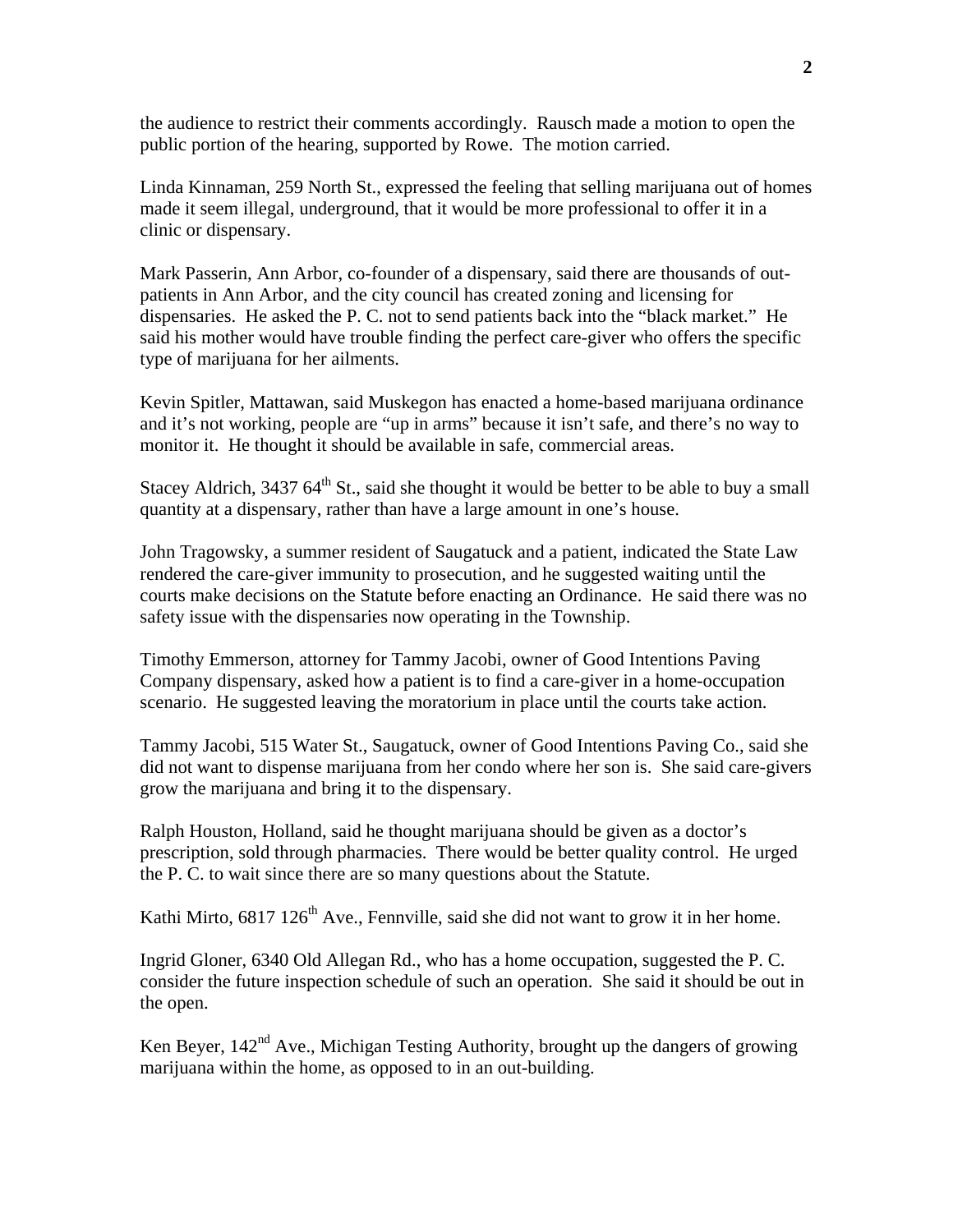Teena Martin, Mattawan, said there were clearly a lot of people telling the P. C. what they wanted and asked why are you considering this?

There being no further public comment, Rausch made a motion to close the public portion of the hearing. Rowe seconded and the motion carried.

Edris explained that the P. C. asked Atty Bultje to provide an ordinance which would offer the least legal risk. Bultje said a three-month moratorium was put in place by the Township Board to give the P. C. time to study the issue and create an ordinance. He added sales of marijuana are illegal in the township. Even though the State Law might allow marijuana sales, those who participate in this are liable to federal prosecution. The Michigan Attorney General issued an opinion stating that the Act does not permit the collective growing or sharing of marijuana plants or cooperative marijuana farms; each patient's plants must be grown and maintained in a separate enclosed, locked facility that is only accessible to the registered patient or care-giver. He suggested that the court will probably rule that dispensaries are not covered by the law. He commented further that the Statute describes a close confidential relationship between the patient and the caregiver, not a money-making activity, and he stated that several municipalities have passed an ordinance like this one. Bultje explained the reason the Township is considering this ordinance is to comply with the State Law and the Attorney General's opinion. Sisson added that the township has a role to determine where this activity may occur, land-usewise.

Tragowsky asked how the ordinance would deal with "visiting patients from other jurisdictions" which is mentioned in the Statute, and Bultje replied that "we are not going to get into reciprocal relations." When it was pointed out that public comment was closed, Milauckas said he thought the P. C. should accept further comment inspired by the commission's discussion or the attorney's statements.

Rowe asked Bultje when there might be a decision by the court, and Bultje replied "sooner rather than later." Rowe wondered if the moratorium could be extended, some communities having moratoriums for a year, and Bultje said it should be reasonable. Edris asked Bultje if he knew about Muskegon's problem with the issue, and Bultje replied that Muskegon Township was in litigation trying to shut down dispensaries and the City of Muskegon was allowing medical marijuana in industrial facilities, according to what he had read. Milauckas asked about home occupation inspection in the case of medical marijuana. Would it be difficult to enter the home to monitor it? Bultje said the township official could not just walk into any home without reasonable cause. Harrison brought up the issue of the grower producing too much marijuana for the number of patients, and Bultje said it could not be provided to dispensaries or shared, according to the Statute. Rowe asked how the home occupation would work if the patient had no access to the home, and Bultje said the sales do not have to take place in the home. Sisson said the grower could deliver to his five patients.

Sisson brought up the issue of growing medical marijuana in an out-building, saying the SAU application and hearing usually necessary for home occupations in out-buildings or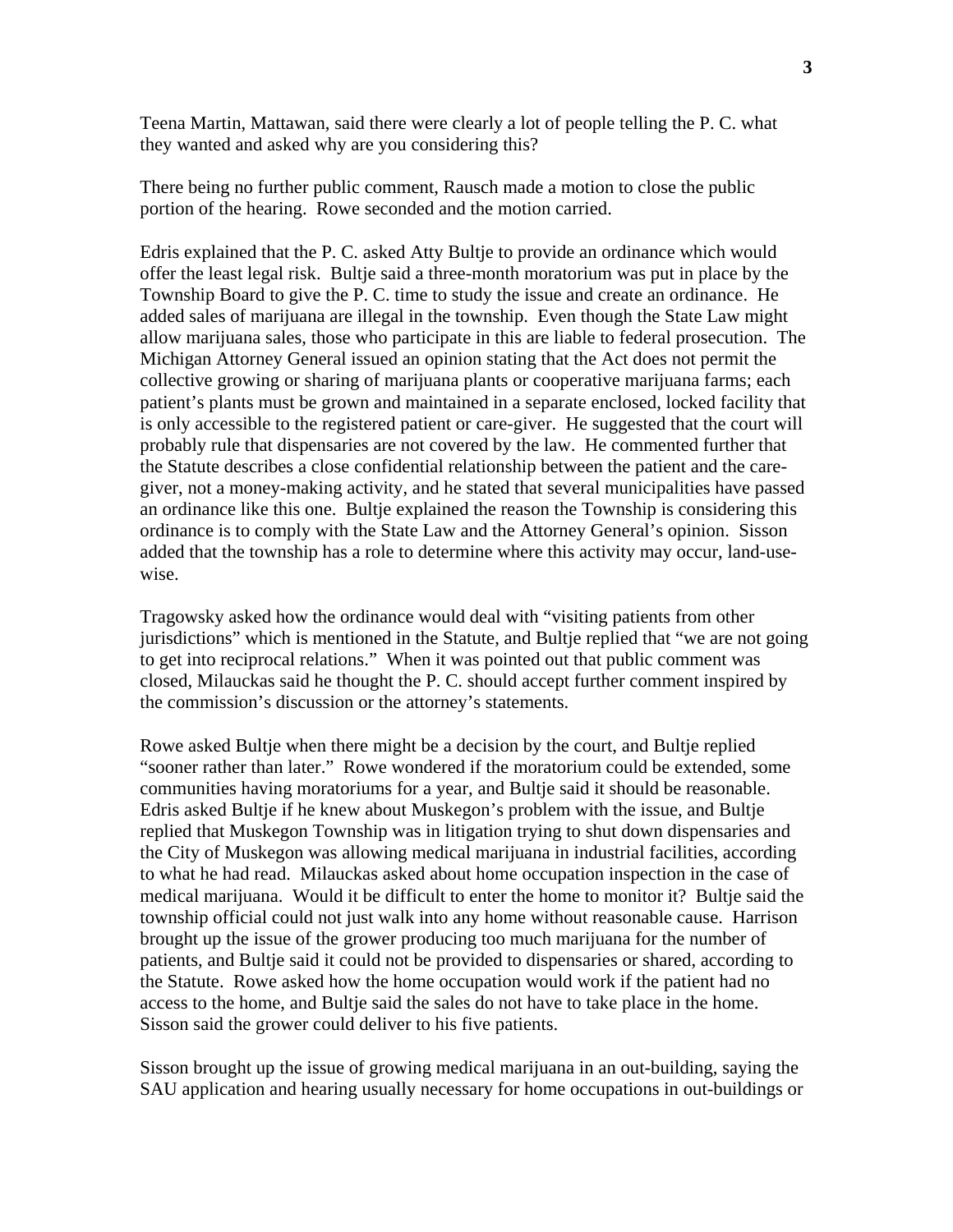garages, etc. would jeopardize the confidentiality required by the Statute, and security would be an issue without specific standards relating to lighting, etc. Bultje said he thought the SAU option should not be allowed for medical marijuana home occupations.

Sisson and Bultje reported they each have dealt with several jurisdictions which are considering or have passed medical marijuana ordinances, and most of them have gone the home occupation route. Rowe read the ordinance for Heath Township, which simply states the ordinance shall be in compliance with the Michigan Medical Marijuana Act, and smoke houses, dispensaries, etc. are not allowed.

Edris asked Sisson and Bultje to come back with alternative language to the proposed amendment being considered that will allow the attached garage or out-building use without the SAU requirement.

Spitler will send the article concerning the problems in Muskegon to the Township office.

Stuart White, Hamilton, asked if the township was worried about being sued over this issue, and was told YES.

Rowe made a motion, supported by Rausch, to table the medical marijuana issue to the next regular meeting. Motion carried.

After a brief recess, the meeting reconvened at 9:15, and Edris distributed a copy of the Code of Ethics. Rowe asked if it would be appropriate for Commissioners to use computers during a meeting and was told it would be okay for bringing up information or minutes, etc., but not for discussing issues at hand with other individual Commissioners at the expense of general oral discussion or to poll others on issues. Otherwise it might be counter to the Open Meetings Act. The use of paper copies can be cut down by sending out necessary information by internet. Also phone calls prior to meetings should not be used to poll answers to questions to achieve a majority on issues so the "skids are greased," as Bultje said.

Meeting adjourned at 9:45 P.M. The next regular meeting is August 22 at 7:00 P.M.

\_\_\_\_\_\_\_\_\_\_\_\_\_\_\_\_\_\_\_\_\_\_\_\_\_\_\_\_\_\_\_\_\_\_\_\_ \_\_\_\_\_\_\_\_\_\_\_\_\_\_\_\_\_\_\_\_\_\_\_\_\_\_\_\_\_\_

|  | Betty A. White, Recording Secretary |  |
|--|-------------------------------------|--|
|  |                                     |  |

ry Sandra Rausch, Secretary